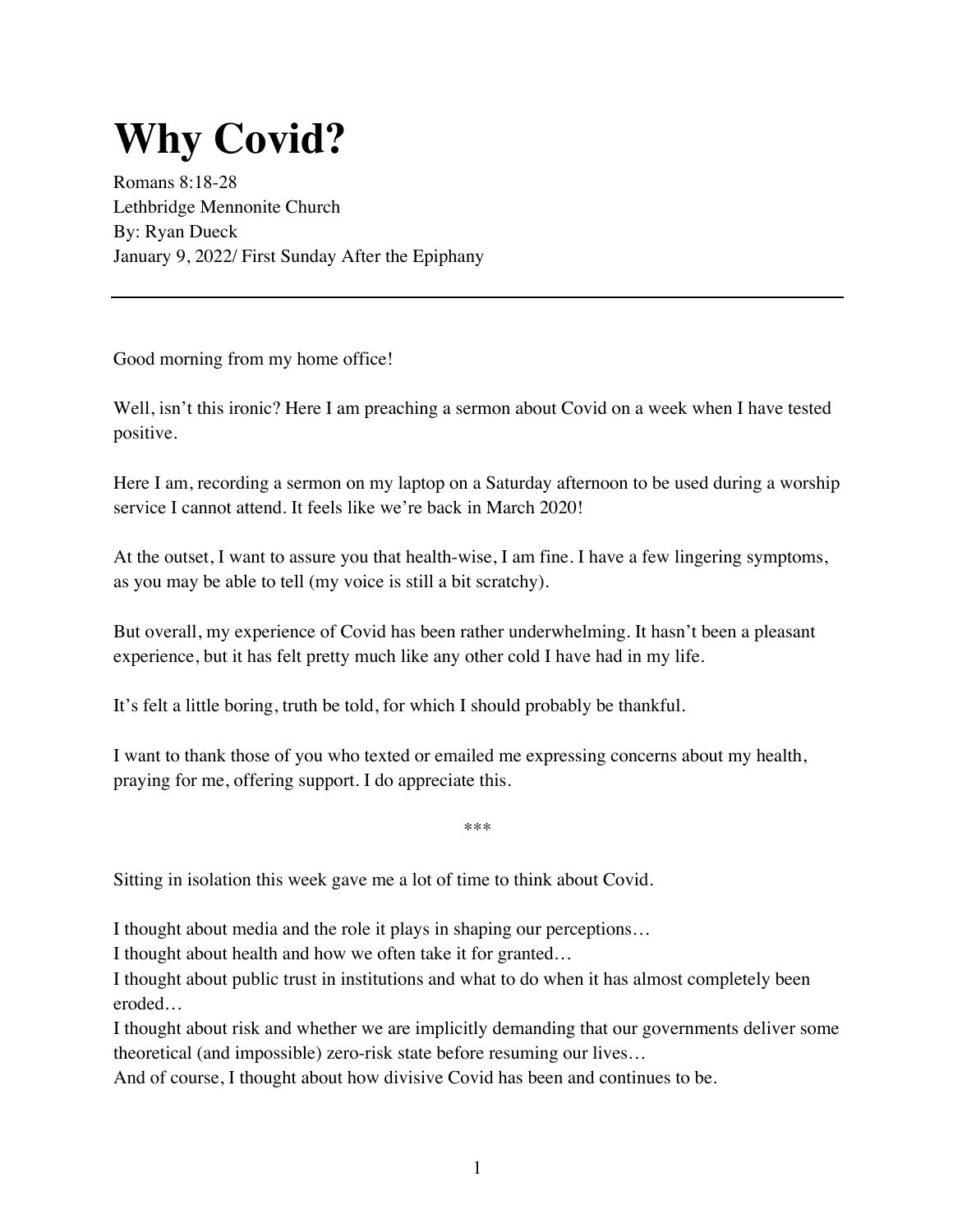But then I was reminded that this sermon is not an opportunity for me to collect every stray thought I've had about Covid while in isolation.

I have opinions on each of the matters above, like everyone else, but they remain just that. Opinions. I'd be glad to discuss any of them over coffee with you once I'm out and about.  $\odot$ 

This sermon series is about *your* questions, not mine. I got a lot of questions about Covid. Here's a sample:

- Should we just accept that we are in something like a "war time" and hunker down for the long haul?
- Should we just "trust science?" This is one that we hear a lot these days.
- Should we stop complaining and count our blessings? Surely this is almost always good advice!
- How do we understand parts of God's creation that appear to exist only to cause destruction?
- Can a virus be "redeemed?"
- What does it all mean?

There were way too many to answer each one specifically, so I tried to roughly divide them into two broad categories.

- 1. How should we think theologically *about* Covid?
- 2. How should we respond as Christians *to* Covid?

I'll probably weave in and out of those two categories in the reminder of my sermon. It's difficult to neatly separate our thinking from our acting as Christians or as human beings. They are always, inevitably intertwined.

I'm going to quote an email from one of the people who asked about Covid, because it framed some of the general Christian approaches out there quite well:

Some more conservative-minded churches have created meaning out of being persecuted by the government. Their call is to continue to worship and be church, standing against restrictions. The pandemic itself is a meaningless threat. They are called to stand strong in their faith…

More liberal-minded churches seem somewhat silent. There is the "love your neighbours by following government guidelines and keep everyone safe" ethical response. But that's hardly a uniquely Christian message—it's exactly what public officials are telling us.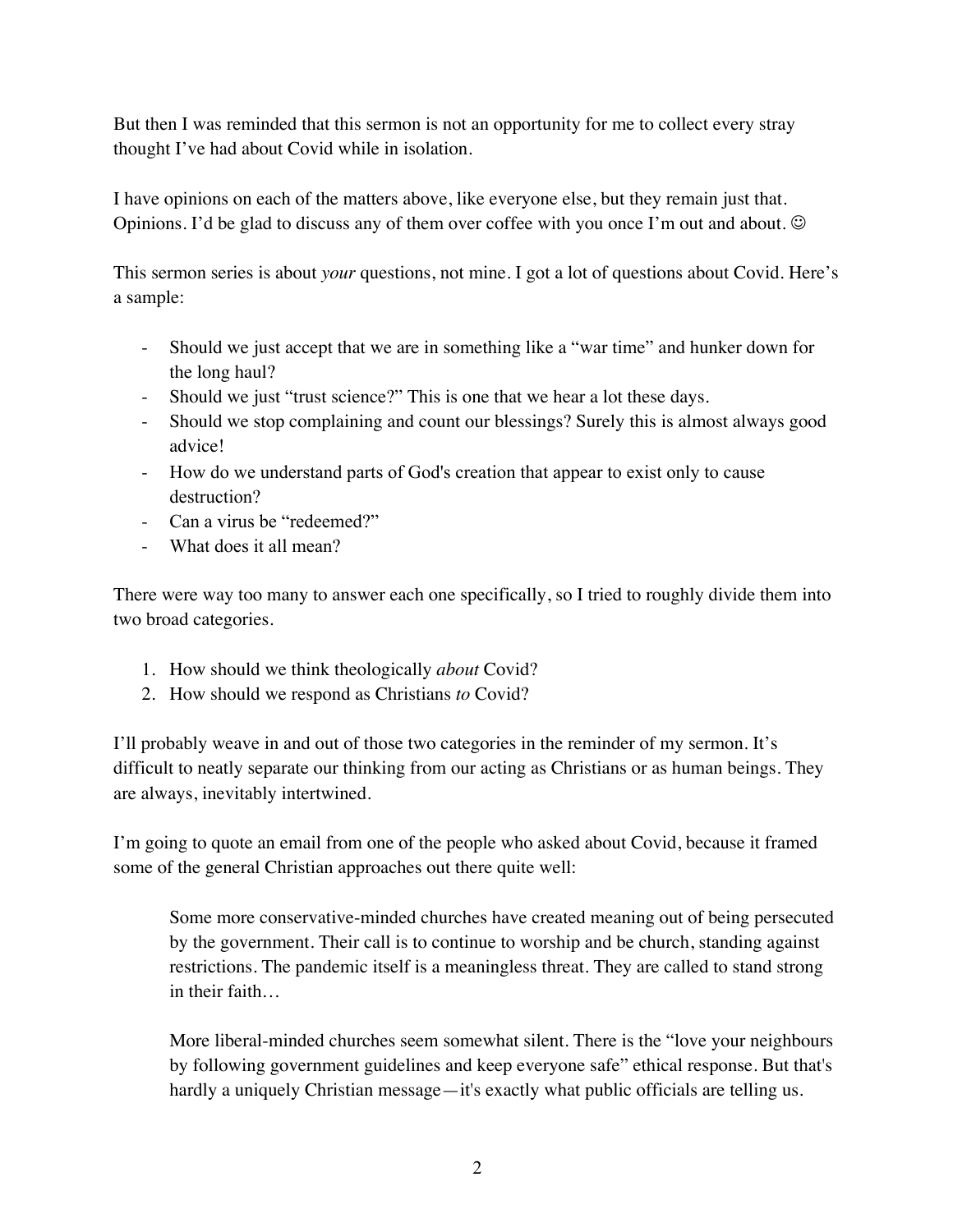This resonates with what I have observed as well.

It may (or may not!) surprise you to learn that I think there is some truth in both the conservative and liberal approaches this person describes.

I actually don't think all conservative responses are crazy. Some are, but not all.

To be clear, I am not advocating and have *never* advocated breaking the law or contravening public health restrictions. I do not think that the church is being singled out for persecution during this pandemic. I disagree strongly with people who take such approaches.

But at their best, some more conservative folks have asked important questions:

- Is public worship just another discretionary leisure activity, like going to the movies or the casino? Should it be lumped in the same category? Or does it meet a deeper and more basic human need?
- What does depriving people of social contact for long periods of time do to their health?
- Is Covid the only measure of public health that we are permitted to take seriously?
- Should our faith have something to say about how we live as Christians in a context that is dominated by fear?
- Are we becoming singularly obsessed with a safety that we can ultimately never have (and have never had)?

Even if we come to different conclusions than our more conservative sisters and brothers, I think we can acknowledge that these questions are worth talking about openly, honestly, and charitably, without descending instantly into accusation and suspicion.

And of course, on the more liberal side, I do believe that the "love your neighbours by trying to keep them safe" response is a deeply Christian one. It is *absolutely* a non-negotiable Christian conviction that care for the weak and vulnerable, the sick and suffering must be prioritized.

The question, though—and it's one that I don't think more liberally-inclined churches ask often enough—is *which* neighbour?

In the early months, possibly even the first year, I think a compelling case could be made that the priority was to do whatever it took to save lives from the virus itself. It was a time of emergency and emergency measures were required.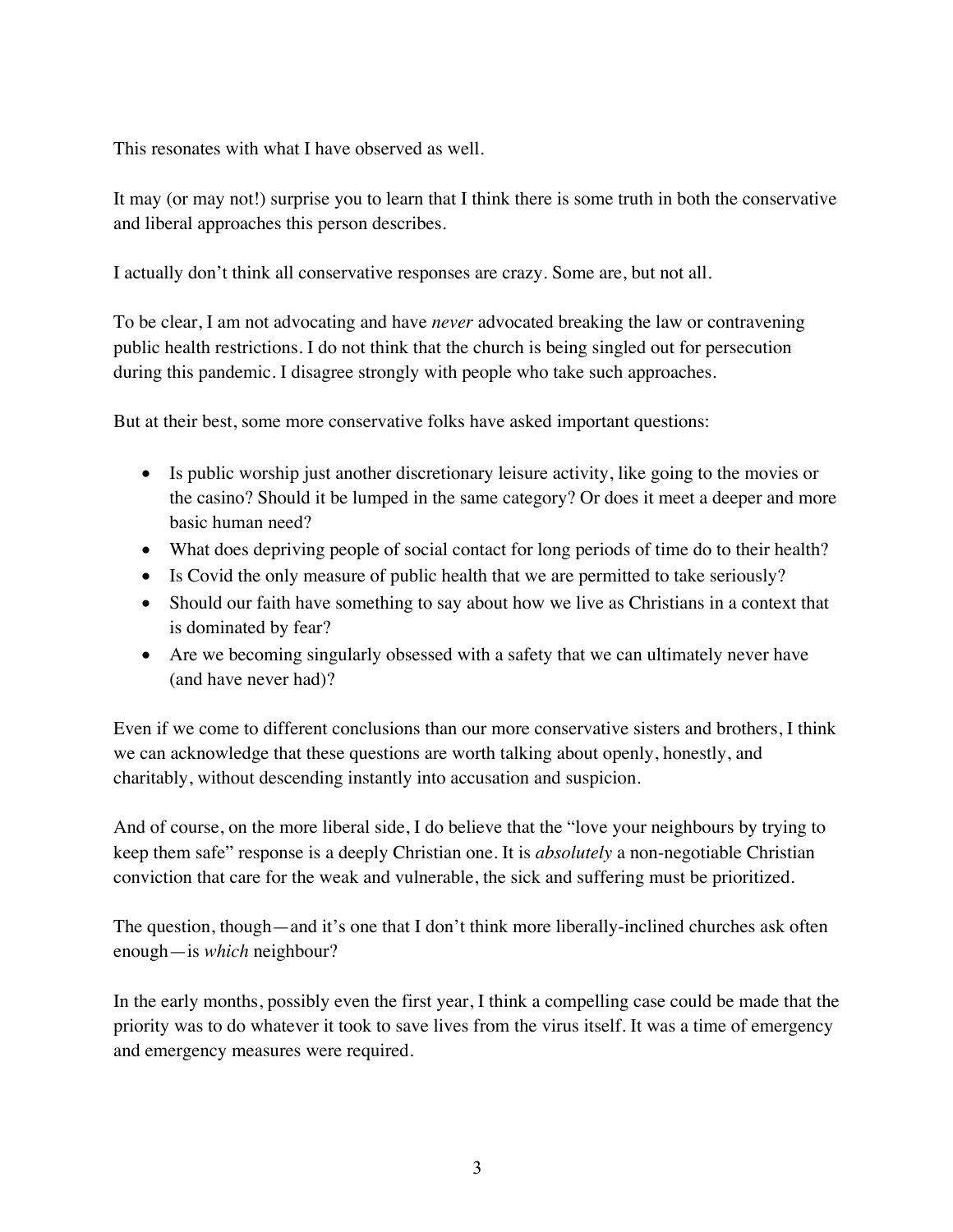But as vaccines have arrived, dramatically reducing the risk of severe outcomes, and as we've observed some of the fallout from the restrictions that have been implemented, I think it is also vitally important to inquire about other neighbours that God has called us to love.

This week there were articles in two fairly left-wing publications—*The Atlantic* and *The New York Times*—that pondered the cost that these last two years have had upon children and young adults.

The emerging story out of America (and I think the same holds true in Canada) is that children are falling badly behind academically and socially. This is particularly the case among kids from poorer backgrounds (sadly, often racial minorities).

Children are experiencing catastrophic levels of mental health distress. Suicide attempts have risen. Behavioural problems are rampant. The *Times* article summarized it like this:

For the past two years, large parts of American society have decided harming children was an unavoidable side effect of Covid-19. And that was probably true in the spring of 2020, when nearly all of society shut down to slow the spread of a deadly and mysterious virus.

But the approach has been less defensible for the past year and a half, as we have learned more about both Covid and the extent of children's suffering from pandemic restrictions.<sup>1</sup>

The story is a similar one when it comes to college and university students. One survey cited by *The Atlantic* reported that 95% of students have experienced mental health issues over the past two years.<sup>2</sup>

All of this is to say nothing about the broader adult population, where crisis levels of addiction and overdose, domestic violence, suicide, mental health crises, unemployment, and just plain old loneliness and despair have all increased, each of which destroy lives in their own ways.

These are not incidental costs. This pandemic has certainly led to many deaths connected to the virus, and this is deeply tragic. Can we acknowledge that our response to it has also contributed to many deaths?

<sup>1</sup> https://www.nytimes.com/2022/01/04/briefing/american-children-crisis-pandemic.html

<sup>2</sup> https://www.theatlantic.com/ideas/archive/2022/01/university-covid-policies-remote-learning-mentalhealth/621159/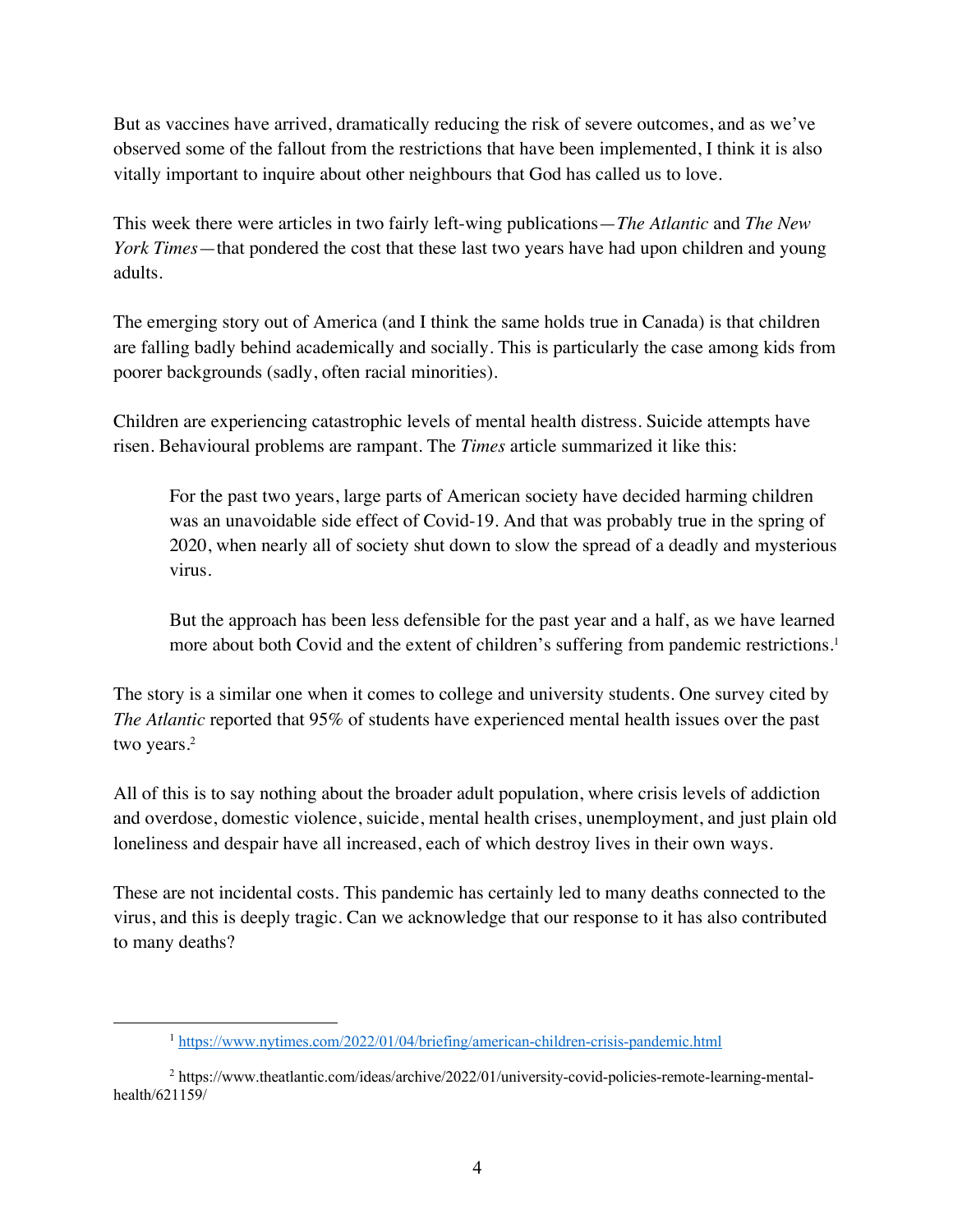We have often (quite rightly) been urged to remember that each Covid death represents a real human being with a real story—someone who loved and was loved by others. The same is true for each of the categories described above. Can we name this honestly?

Can we acknowledge that "staying safe" during this pandemic has often come with no small amount of privilege attached to it? In many ways, the wealthy have offloaded a great deal of the risk in this pandemic to the poor.

And this is true on a global scale as well, with wealthy countries like Canada hoarding vaccines while many parts of the developed world struggle to even offer first doses.

Can we, at the very *least*, acknowledge that what it means to love our neighbours during a global pandemic is a complex and multifaceted question that cannot be reduced exclusively to epidemiology?

I think we can. And as we head into the third year of this thing, we must.

\*\*\*

And then there's the phrase you hear quite often these days: "I trust science." This is approvingly quoted by many Christians and non-Christians alike. What should we make of statements like this?

How science operates in our public understanding and discourse is a fascinating and often misunderstood topic.

The discipline of science is about observing and describing the world around us. By *definition*, science is unqualified to determine questions of ethics and morality and how these ought to shape public policy.

Indeed, it would not even be remotely difficult to construct a scientific argument for simply letting this disease run its course.

Why not just let this virus take out all the weak, aged, frail, asthmatic, diabetic, and otherwise vulnerable among us? As a race we would emerge stronger. Many have argued that our current climate crisis is due in no small part to human overpopulation. Well, here's a solution!

If all of this sounds horrible to you—like something straight out of the Nazi playbook—that's because it is. But it is horrible for *moral* (and, I would say, theological) reasons, not scientific ones.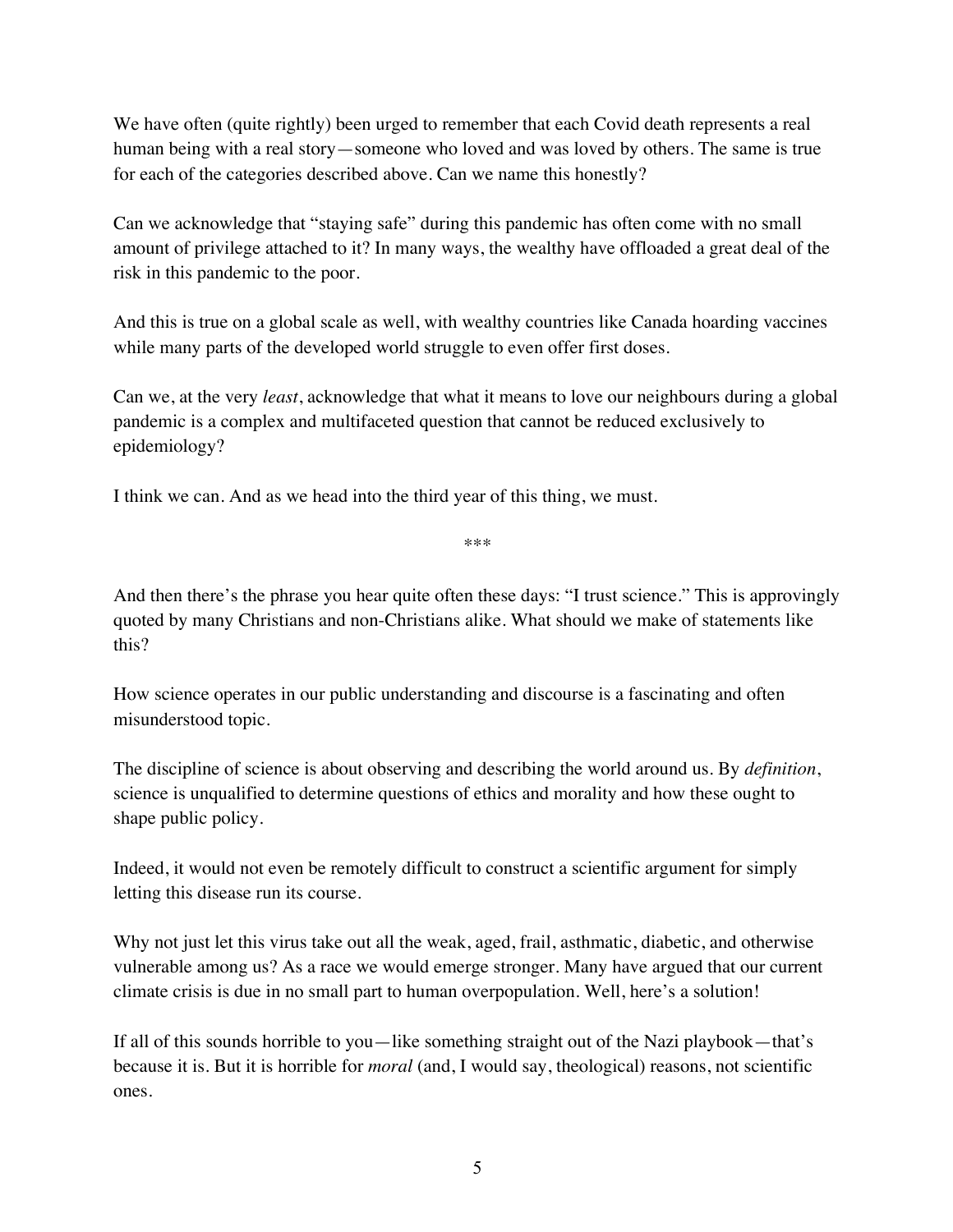Science can tell us what *is* the case. It cannot tell us what we should do in light of what is the case. You cannot derive an "ought" from an "is," as one of my philosophy professors used to say.

Science can never tell us what Jesus can: that the weak *should* be cared for, that pragmatism should *not* trump compassion, that love *is* a higher principle than anything that can be measured and proved in a laboratory.

So, whenever you hear someone saying something like, "Well, I just trust science," big red flags should be waving in your brain.

*Nobody* "just trusts science." It's always something more like, "I believe in science with a whole set of moral assumptions operating in the background." And more often than not, these moral assumptions are profoundly Christian in nature, even if this is not acknowledged or understood.

Even the most secular among us have thoroughly Christian assumptions about the value of every human life operating.

Science does many things incredibly well. The existence of vaccines is proof of this! We should be enormously grateful for all that science has done and is doing to save lives around the world.

But science cannot tell us what we *ought* to do. It can't tell us how to weigh risks, how to prioritize among various vulnerable populations. It can't tell us what it means to love our neighbours or how to locate the threat of this virus within the many other very real health concerns (physical, mental, social, spiritual) that people are facing.

This is not the job of science. The wisest scientists have always acknowledged this.

\*\*\*

I want to end with the why question. What is the meaning of this pandemic?

As human beings, we are meaning-seekers and meaning-makers. All human suffering seems to demand an explanation.

I've sat with enough people in pain to know that they will settle for truly terrible theological rationales for suffering if the alternative is that there is no meaning at all. We long to know why.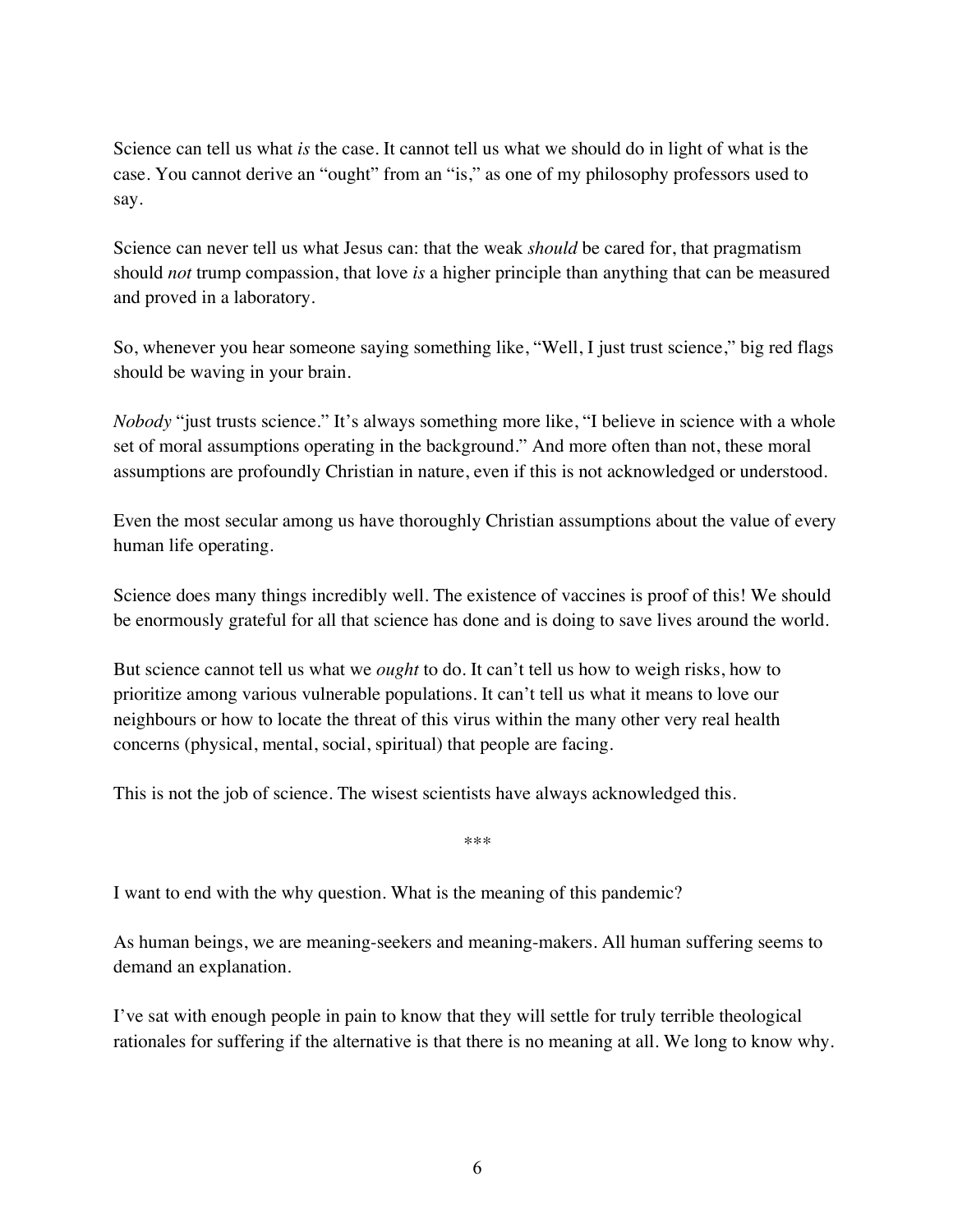The big picture is that disease and plague and human suffering in all its forms has always been part of the human experience, at least downstream of Genesis 3 in the Christian story.

Creation groans, as Paul says in our reading from Romans this morning, and we along with it.

There is a deep mystery here when it comes to if or how human sin affects the nonhuman world, but the Christian hope is that creation itself—right down to the subatomic level—will be restored and redeemed.

The natural world will no longer be a threat, no longer a site of struggle, but one of peace and wholeness and harmony. All things will somehow be made new in order to reflect God's creational intent.

And in the meantime, the Christian story has always been about faith, hope, and love emerging *out* of suffering, not in its absence.

In John 9, Jesus and his disciples encounter a man blind from birth. His disciples asked him, "Rabbi, who sinned, this man or his parents, that he was born blind?"

Jesus responds, "Neither this man nor his parents sinned…but this happened so that the works of God might be displayed in him" (John 9:3).

What might some of the works of God be that need to be displayed in our time?

Perhaps the work of God is for the church to play a role in healing the tribalistic divisions in our society.

Perhaps the work of God is for Christians to embrace simpler and more humane forms of living.

Perhaps the work of God is for us to learn some of the things we have forgotten about our interconnectedness and the duties we owe to one another.

Perhaps the work of God is to return to God in faith. To remember that we are dependent creatures who cannot save ourselves. To remember that we are *not* God.

Brian Zahnd recently wrote a book called *When Everything's on Fire*. That's a title that reflects how many of us feel these days. I was struck by this paragraph while reading this week: